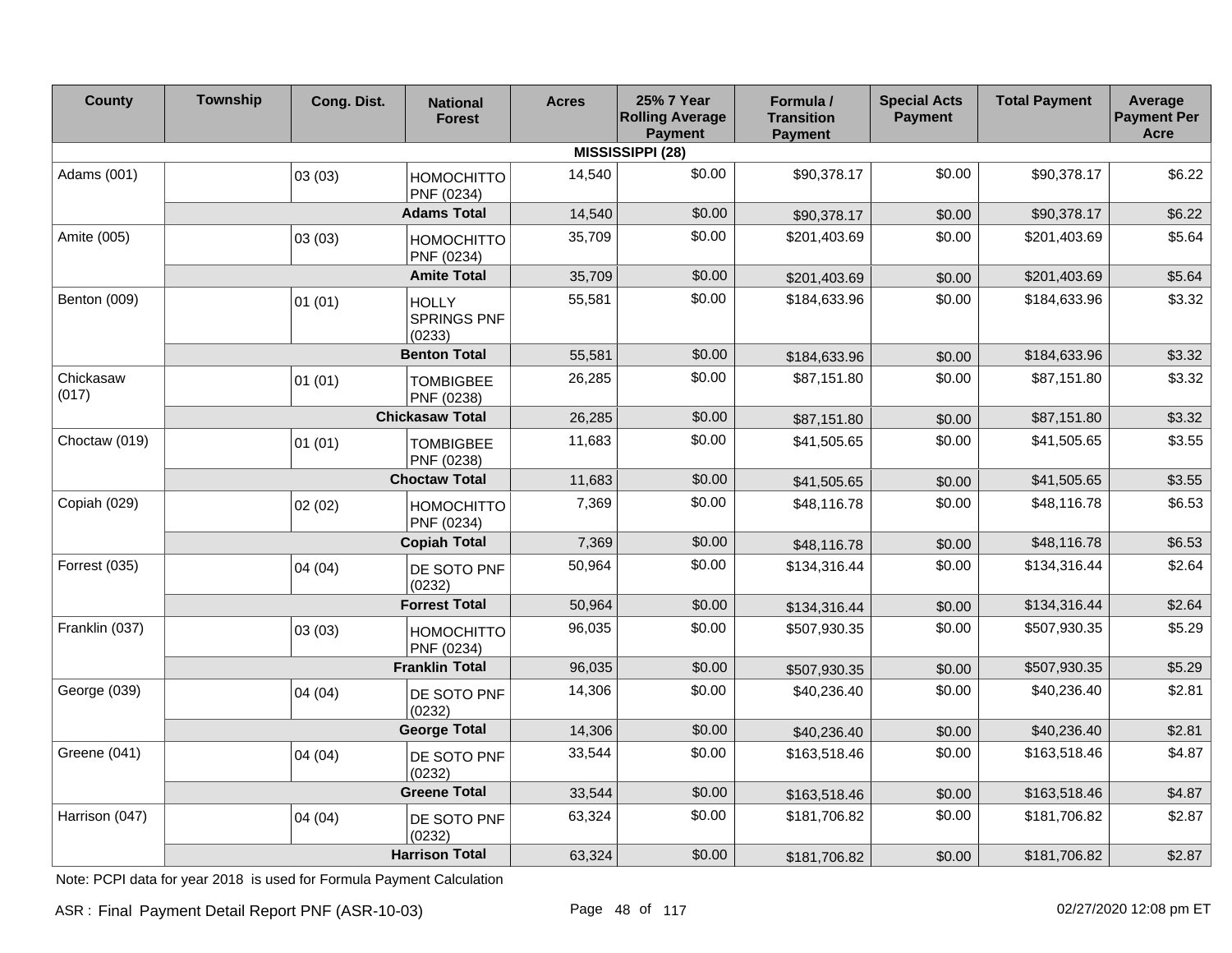| <b>County</b>               | Township               | Cong. Dist. | <b>National</b><br><b>Forest</b>             | <b>Acres</b> | 25% 7 Year<br><b>Rolling Average</b><br><b>Payment</b> | Formula /<br><b>Transition</b><br><b>Payment</b> | <b>Special Acts</b><br><b>Payment</b> | <b>Total Payment</b> | Average<br><b>Payment Per</b><br><b>Acre</b> |
|-----------------------------|------------------------|-------------|----------------------------------------------|--------------|--------------------------------------------------------|--------------------------------------------------|---------------------------------------|----------------------|----------------------------------------------|
| Jackson (059)               |                        | 04(04)      | DE SOTO PNF<br>(0232)                        | 22,690       | \$0.00                                                 | \$57,570.14                                      | \$0.00                                | \$57,570.14          | \$2.54                                       |
|                             | <b>Jackson Total</b>   |             |                                              | 22,690       | \$0.00                                                 | \$57,570.14                                      | \$0.00                                | \$57,570.14          | \$2.54                                       |
| Jasper (061)                |                        | 03(03)      | <b>BIENVILLE</b><br>PNF (0231)               | 17,517       | \$0.00                                                 | \$66,580.44                                      | \$0.00                                | \$66,580.44          | \$3.80                                       |
|                             | <b>Jasper Total</b>    |             |                                              | 17,517       | \$0.00                                                 | \$66,580.44                                      | \$0.00                                | \$66,580.44          | \$3.80                                       |
| Jefferson (063)             |                        | 02(02)      | <b>HOMOCHITTO</b><br>PNF (0234)              | 8,073        | \$0.00                                                 | \$52,464.95                                      | \$0.00                                | \$52,464.95          | \$6.50                                       |
|                             |                        |             | <b>Jefferson Total</b>                       | 8,073        | \$0.00                                                 | \$52,464.95                                      | \$0.00                                | \$52,464.95          | \$6.50                                       |
| Jones (067)                 |                        | 04(04)      | DE SOTO PNF<br>(0232)                        | 33,207       | \$0.00                                                 | \$91,861.90                                      | \$0.00                                | \$91,861.90          | \$2.77                                       |
|                             |                        |             | <b>Jones Total</b>                           | 33,207       | \$0.00                                                 | \$91,861.90                                      | \$0.00                                | \$91,861.90          | \$2.77                                       |
| Lafayette (071)             |                        | 01(01)      | <b>HOLLY</b><br><b>SPRINGS PNF</b><br>(0233) | 40,168       | \$0.00                                                 | \$68,631.73                                      | \$0.00                                | \$68,631.73          | \$1.71                                       |
|                             |                        | 01(01)      | <b>UNKNOWN</b><br>(7012)                     | 15           | \$0.00                                                 | \$25.63                                          | \$0.00                                | \$25.63              | \$1.71                                       |
|                             | <b>Lafayette Total</b> |             |                                              | 40,183       | \$0.00                                                 | \$68,657.36                                      | \$0.00                                | \$68,657.36          | \$1.71                                       |
| Lincoln (085)               |                        | 03(03)      | <b>HOMOCHITTO</b><br>PNF (0234)              | 7,920        | \$0.00                                                 | \$38,280.04                                      | \$0.00                                | \$38,280.04          | \$4.83                                       |
|                             |                        |             | <b>Lincoln Total</b>                         | 7,920        | \$0.00                                                 | \$38,280.04                                      | \$0.00                                | \$38,280.04          | \$4.83                                       |
| Marshall (093)              |                        | 01(01)      | <b>HOLLY</b><br><b>SPRINGS PNF</b><br>(0233) | 21,523       | \$0.00                                                 | \$62,617.68                                      | \$0.00                                | \$62,617.68          | \$2.91                                       |
|                             |                        |             | <b>Marshall Total</b>                        | 21,523       | \$0.00                                                 | \$62,617.68                                      | \$0.00                                | \$62,617.68          | \$2.91                                       |
| Newton (101)                |                        | 03(03)      | <b>BIENVILLE</b><br>PNF (0231)               | 3,343        | \$0.00                                                 | \$14,883.09                                      | \$0.00                                | \$14,883.09          | \$4.45                                       |
|                             | <b>Newton Total</b>    |             |                                              | 3,343        | \$0.00                                                 | \$14,883.09                                      | \$0.00                                | \$14,883.09          | \$4.45                                       |
| Oktibbeha (105)             |                        | 01(01)      | <b>TOMBIGBEE</b><br>PNF (0238)               | 40           | \$0.00                                                 | \$139.93                                         | \$0.00                                | \$139.93             | \$3.50                                       |
|                             |                        | 03(03)      | <b>TOMBIGBEE</b><br>PNF (0238)               | 77           | \$0.00                                                 | \$269.37                                         | \$0.00                                | \$269.37             | \$3.50                                       |
|                             | <b>Oktibbeha Total</b> |             |                                              | 117          | \$0.00                                                 | \$409.30                                         | \$0.00                                | \$409.30             | \$3.50                                       |
| <b>Pearl River</b><br>(109) |                        | 04(04)      | DE SOTO PNF<br>(0232)                        | 4,037        | \$0.00                                                 | \$12,289.10                                      | \$0.00                                | \$12,289.10          | \$3.04                                       |

Note: PCPI data for year 2018 is used for Formula Payment Calculation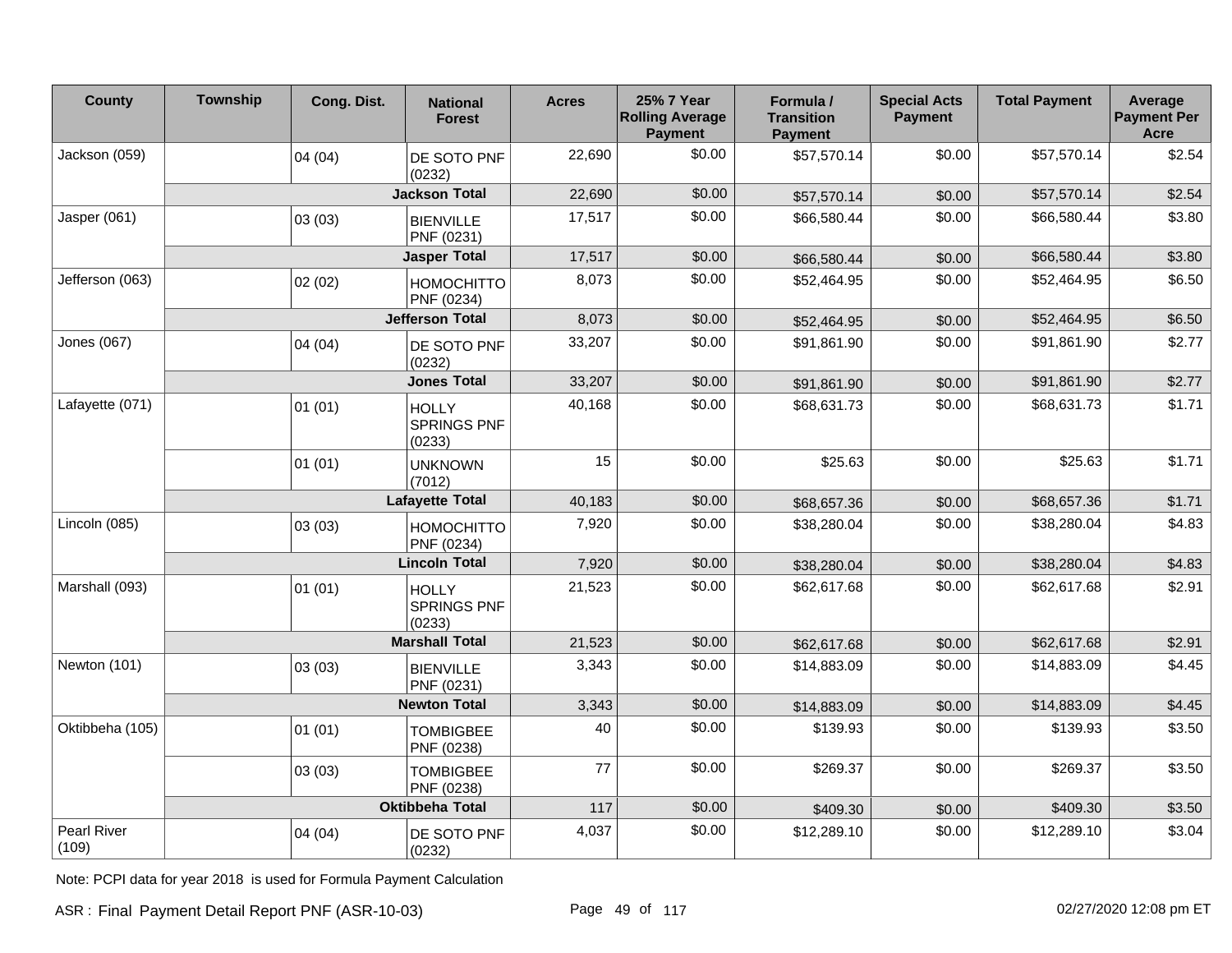| <b>County</b>                | <b>Township</b>       | Cong. Dist. | <b>National</b><br><b>Forest</b>                            | <b>Acres</b>   | 25% 7 Year<br><b>Rolling Average</b><br><b>Payment</b> | Formula /<br><b>Transition</b><br><b>Payment</b> | <b>Special Acts</b><br><b>Payment</b> | <b>Total Payment</b> | Average<br><b>Payment Per</b><br>Acre |
|------------------------------|-----------------------|-------------|-------------------------------------------------------------|----------------|--------------------------------------------------------|--------------------------------------------------|---------------------------------------|----------------------|---------------------------------------|
|                              |                       |             | <b>Pearl River Total</b>                                    | 4,037          | \$0.00                                                 | \$12,289.10                                      | \$0.00                                | \$12,289.10          | \$3.04                                |
| Perry (111)                  |                       | 04(04)      | DE SOTO PNF<br>(0232)                                       | 164,311        | \$0.00                                                 | \$548,816.39                                     | \$0.00                                | \$548,816.39         | \$3.34                                |
|                              |                       |             | <b>Perry Total</b>                                          | 164,311        | \$0.00                                                 | \$548,816.39                                     | \$0.00                                | \$548,816.39         | \$3.34                                |
| Pontotoc (115)               |                       | 01(01)      | <b>TOMBIGBEE</b><br>PNF (0238)                              | 535            | \$0.00                                                 | \$1.986.23                                       | \$0.00                                | \$1,986.23           | \$3.71                                |
|                              | <b>Pontotoc Total</b> |             |                                                             | 535            | \$0.00                                                 | \$1,986.23                                       | \$0.00                                | \$1,986.23           | \$3.71                                |
| Scott (123)<br>Sharkey (125) |                       | 03(03)      | <b>BIENVILLE</b><br>PNF (0231)                              | 86,051         | \$0.00                                                 | \$410,551.85                                     | \$0.00                                | \$410,551.85         | \$4.77                                |
|                              |                       |             | <b>Scott Total</b>                                          | 86,051         | \$0.00                                                 | \$410,551.85                                     | \$0.00                                | \$410,551.85         | \$4.77                                |
|                              |                       | 02(02)      | <b>DELTA PNF</b><br>(0236)                                  | 61,459         | \$0.00                                                 | \$103,906.87                                     | \$0.00                                | \$103,906.87         | \$1.69                                |
|                              |                       |             | <b>Sharkey Total</b>                                        | 61,459         | \$0.00                                                 | \$103,906.87                                     | \$0.00                                | \$103,906.87         | \$1.69                                |
| Smith (129)                  |                       | 03(03)      | <b>BIENVILLE</b><br>PNF (0231)                              | 73,321         | \$0.00                                                 | \$280,881.36                                     | \$0.00                                | \$280,881.36         | \$3.83                                |
|                              |                       |             | <b>Smith Total</b>                                          | 73,321         | \$0.00                                                 | \$280,881.36                                     | \$0.00                                | \$280,881.36         | \$3.83                                |
| Stone (131)                  |                       | 04(04)      | DE SOTO PNF<br>(0232)                                       | 56,586         | \$0.00                                                 | \$189,398.69                                     | \$0.00                                | \$189,398.69         | \$3.35                                |
|                              |                       |             | <b>Stone Total</b>                                          | 56,586         | \$0.00                                                 | \$189,398.69                                     | \$0.00                                | \$189,398.69         | \$3.35                                |
| Tippah (139)                 |                       | 01(01)      | <b>HOLLY</b><br><b>SPRINGS PNF</b><br>(0233)                | 9,664          | \$0.00                                                 | \$25,336.51                                      | \$0.00                                | \$25,336.51          | \$2.62                                |
|                              |                       |             | <b>Tippah Total</b>                                         | 9,664          | \$0.00                                                 | \$25,336.51                                      | \$0.00                                | \$25,336.51          | \$2.62                                |
| <b>Union (145)</b>           |                       | 01(01)      | <b>HOLLY</b><br><b>SPRINGS PNF</b><br>(0233)                | 8,355          | \$0.00                                                 | \$24,181.98                                      | \$0.00                                | \$24,181.98          | \$2.89                                |
|                              |                       |             | <b>Union Total</b>                                          | 8,355          | \$0.00                                                 | \$24,181.98                                      | \$0.00                                | \$24,181.98          | \$2.89                                |
| Washington<br>(151)          |                       | 02(02)      | Southern<br>Hardwoods<br>Lab<br>Experimental<br>Area (7014) | 3              | \$0.00                                                 | \$2.18                                           | \$0.00                                | \$2.18               | \$0.73                                |
|                              |                       |             | <b>Washington Total</b>                                     | $\overline{3}$ | \$0.00                                                 | \$2.18                                           | \$0.00                                | \$2.18               | \$0.73                                |
| <b>Wayne (153)</b>           |                       | 04(04)      | DE SOTO PNF<br>(0232)                                       | 90,809         | \$0.00                                                 | \$241,500.54                                     | \$0.00                                | \$241,500.54         | \$2.66                                |

Note: PCPI data for year 2018 is used for Formula Payment Calculation